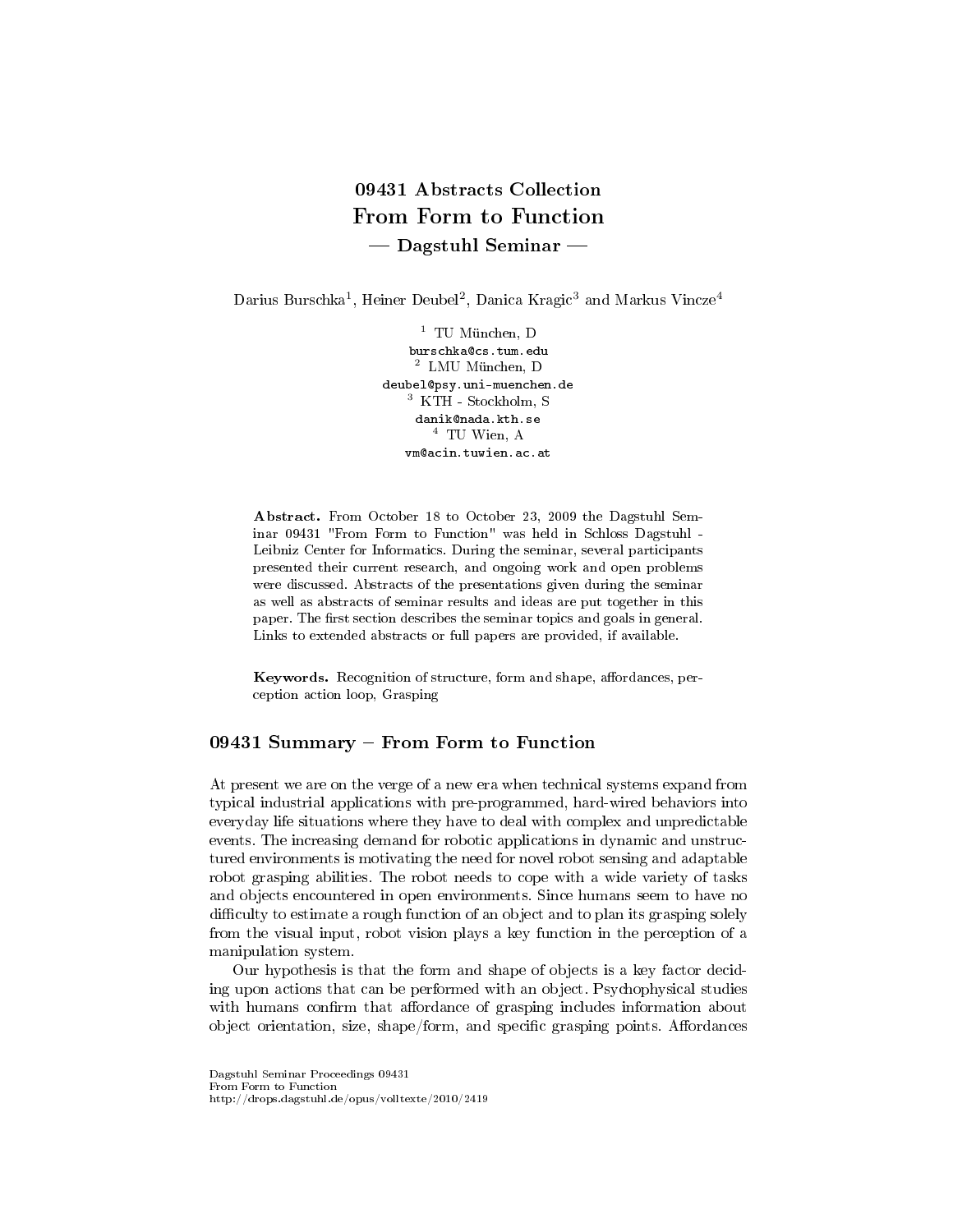are discussed as one ingredient to close the loop from perception to potential actions.

The aim of this seminar is to bring together researchers from different fields related to the goal of advancing our understanding of human and machine perception of form and function. We set out to explore findings from different disciplines to build more comprehensive and complete models and methods. Neuroscientists and experimental psychologists will provide initial conceptual findings on the selective nature of sensor processing and on how action-relevant information is extracted. Cognitive scientists will tackle the modeling of knowledge of object function and task relations. Computer vision scientists are challenged to develop procedures to achieve context-driven attention and a targeted detection of relevant form features. All participants will profit from the ideas and findings in the related disciplines and contribute towards establishing a comprehensive understanding of brain and computing processes to extract object function from form features.

- Computer vision and perception needs to detect relevant features and structures to build up the shape/form of objects, to determine their orientation and size, and to define good grasping points. Currently, appearance has been successfully used for recognizing objects and codebooks of features assist in object categorization. Our goal is to move the data abstraction higher to define object function from the perception of edges, contours, surface properties, and other structural features, which still remains less explored. A main task of the workshop is to bring the key experts together to discuss how to advance the state of the art.
- Attention is the mechanism to enable fast and real-time responses in humans. Studies with humans show that grasping can be performed independent of object recognition. Hence it is timely to investigate how this direct link or affordances can be modeled and replicated for exploitation in robotic and cognitive systems.
- $-$  Prediction and the integration of bottom-up and top-down data flow is often discussed. Primate vision has been largely studied based on passively recording neuron functions when observing patterns (bottom-up stream). Only recently the importance of top-down triggers has been more closely shown. For example, 85from the retina but other brain areas including what is thought to be higher brain regions. Recent neuro-scientific findings state that predictions are a primary function of these connections. This indicates that the human brain uses predictions to focus attention, to exploit task and context knowledge, and hence scale an otherwise too wide space of inputs. For example, prediction indicates how a shape will be perceived when a certain action is executed on the target object. The task will be to identify what is the relevant information and how can it be computed in a machine vision system.
- Finally, humans seem to build up extensive knowledge about typical shapes and forms of whatever is seen in daily life. Seeing a partly occluded object often immediately triggers the respective model to complete the shape. Also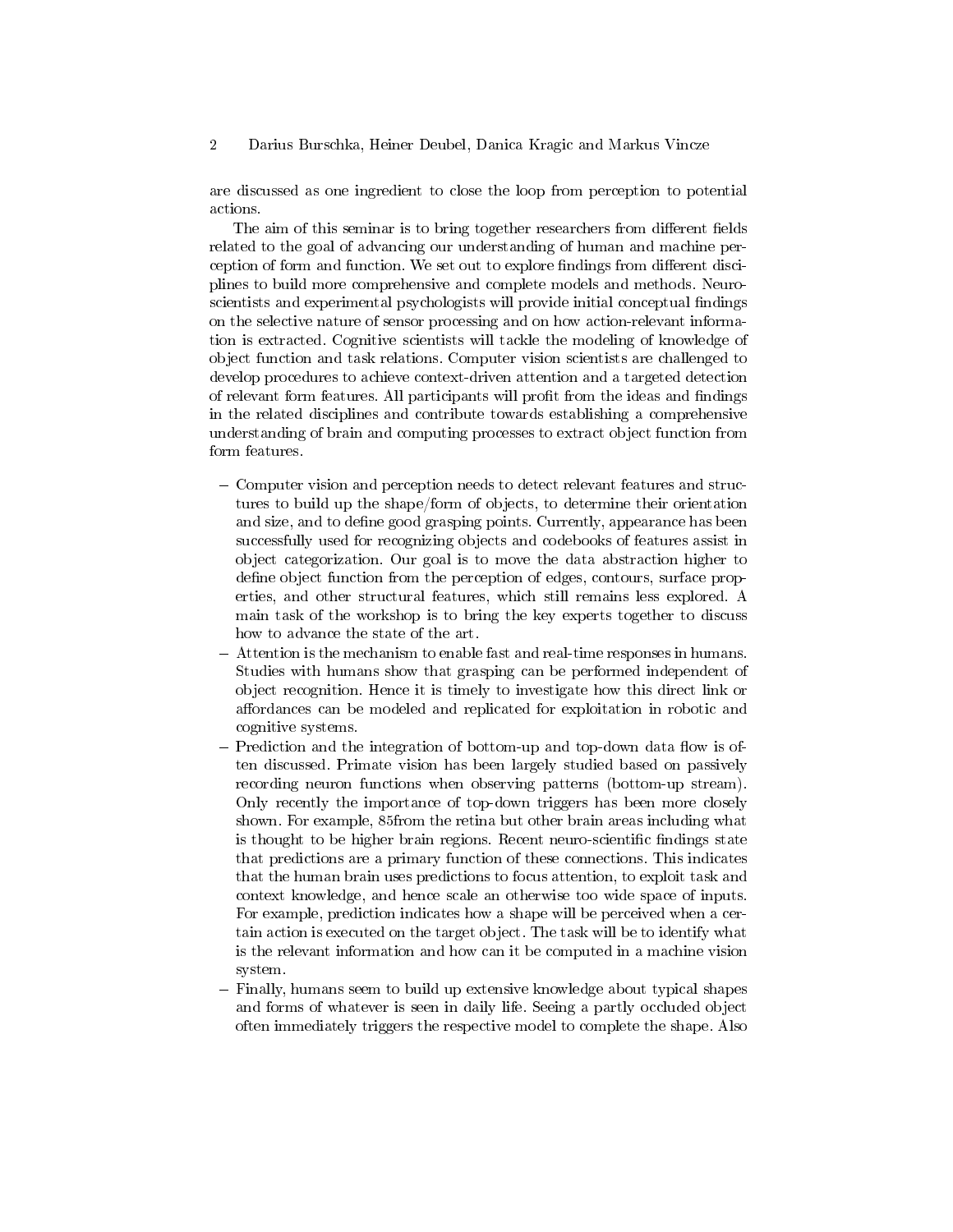in grasping it has been found that the grasping point on the backside of an object is typically invisible but it is inferred from a symmetry assumption. The search for objects (say cups) is focused on horizontal surfaces and exploits knowledge about object category to look in a kitchen rather than in the garage. Recent work created first databases and ontologies to describe such knowledge, yet it remains open to fuse these developments with the results listed above.

- In summary, the seminar brought together scientists from disciplines such as computer science, neuroscience, robotics, developmental psychology, and cognitive science to further the knowledge how the perception of form relates to object function and how intention and task knowledge (and hence function) aids in the recognition of relevant objects.

Keywords: Recognition of structure, form and shape, affordances, perception action loop, Grasping

Joint work of: Burschka, Darius; Deubel, Heiner; Kragic, Danica; Vincze, Markus

### Modeling Cognitive Shape Processing: Issues and Goals

#### Thomas Barkowsky (Universität Bremen, DE)

In mental spatial information processing there are numerous cognitive functions that are directly or indirectly related to shape aspects. Besides shape being a distinctive type of spatial knowledge that informs about specific perceptual characteristics of objects, shape, for instance, influences the control of spatial and non-spatial mental processes; it enables the efficient perception of features, objects, and entire scenes; it works as a classification instrument for entities and structures; it allows for the transformation of information between sensual modalities, etc.

In my presentation, I will - from cognitive modeling point of view - argue for shape being a universal mental category that goes far beyond the visual appearance of objects and that calls for a specific form of representation that enables the functional spectrum sketched out above:

How can shape information (in the general sense) be represented to serve the indicated purposes? What are the processes that operate on this representation?

### Accuracy and flexibility in human action

#### Eli Brenner (VU University - Amsterdam, NL)

Our proficiency in manipulating objects with our hands illustrates that human movements are extremely accurate and flexible. I will argue that the accuracy is achieved by a combination of two factors.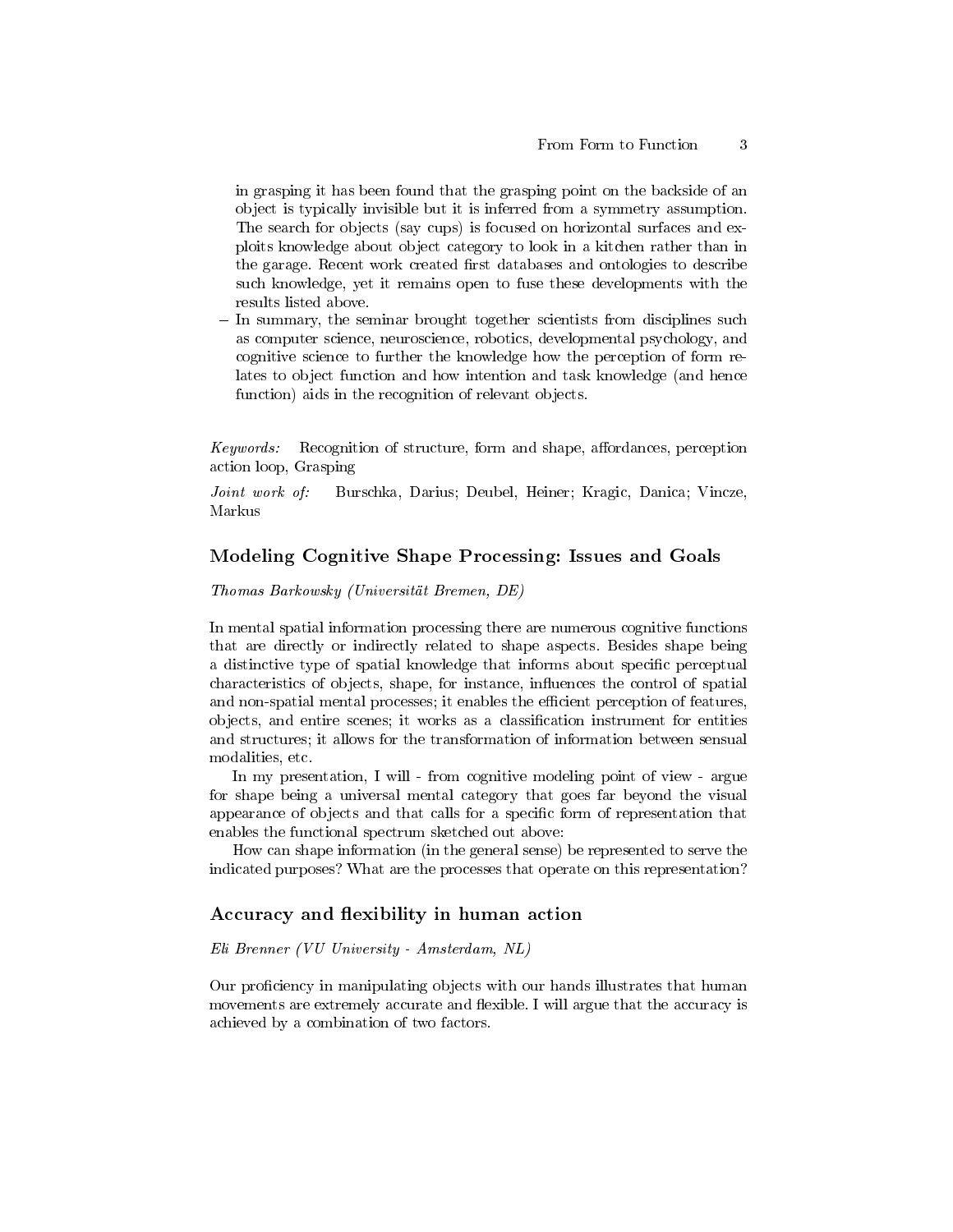The first is to choose a strategy that minimizes the impact of any lack of precision. This is where function, shape, orientation, surface texture, motion and so on, all have to be considered together. The second is to continuously adjust the ongoing movement on the basis of any new information that could be useful. Whether information is useful doesn't only depend on how reliable it is, but also on how quickly it can be used. The need to respond quickly makes it advantageous to use diverse sources of information separately and independently. I will illustrate these issues with examples from our research on grasping, placing and intercepting objects.

Keywords: Human, grasping

### Object Properties as "Action Filter" for Manipulation

#### Darius Burschka (TU München, DE)

He geometric shape of an object specifies two functionalities of the interaction with it: the way it is grasped as a direct relation of its own and the gripper's geometry, and the way it is handled as a result of usage of its geometric properties (containment, supporting surfaces) in the context of the current scene. A geometric shape property defines a functionality, like for example support on a horizontal planar surface can define a chair or containment of liquids can define a "cup functionality". The function defines restriction on motion parameters of the handling task. In our approach, the object does not define any actions since it is not in the "knowledge scope" of an object to decide about it, but it defines constraints on the motion from the derived functionality of its geometry. The action is defined in a planning task based on a current mission and the object merely modifies/restricts the motion parameters from arbitrary motion in space to possible orientational and acceleration constraints.

We present a framework, that allows to segment objects in typical manipulation environments and that assigns a-priori knowledge about possible grasping strategies and motion restrictions through match of the object with an Atlas information based on object's geometry. An instantiated object indexes with its incomplete geomoetric 2.5D/3D information from the sensor into the Atlas. The stored information completes the geometry into a physical entity with complete shape, appearance, and handling information. The initial indexing for the unknown object is based on geometric 3D information while later a simplication though direct usage of the estimated appearance information in image space can be used.

Keywords: Knowledge representation, appearance- and geometry-based indexing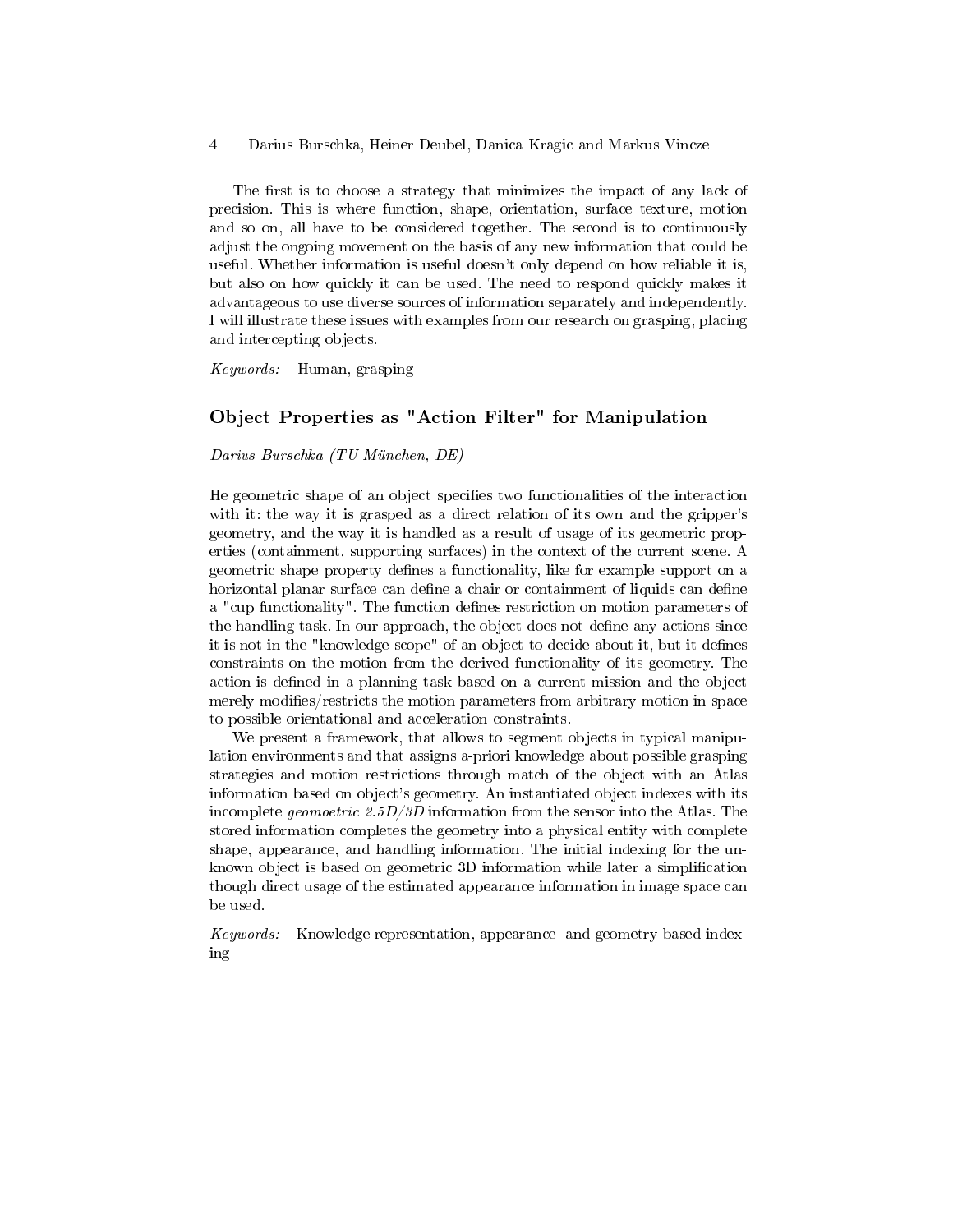# Joint Visual and Motor Learning for Object Modeling and Recognition

Barbara Caputo (IDIAP Research Institute - Martigny, CH)

Object recognition is a key problem of artificial vision; in robotics, it is strongly connected to that of grasping. In fact, there is so far no general solution to either problem. Traditionally, visual features are evaluated from camera images and statistical methods are then trained on huge visual datasets in order to obtain a robust object classifier. The knowledge so obtained is then used to choose a model to perform a grasping action.

Inspired, among others, by the neuroscientific framework of mirror neurons, we hereby propose to enhance the model of an object by adding to its visual features a probabilistic description of the grasps chosen by human subjects to grasp it.

Since in a standard setting the grasps are not directly available to the system, they must be reconstructed from the visual features, and then used to augment the recognition system's input space. We achieve this by building a map from visual to motor features, which we call a Visuo-Motor Map (VMM), practically enforced via regression on a human grasping database.

We experimentally show that such a technique improves the recognition rate of a standard object classier: in case the original motor features are used, the improvement is dramatic, whereas when we reconstruct them via the VMM we still obtain a statistically signicant improvement.

The proposed system can be seen as an instance of a general framework for multi-model learning, in which an artificial system learns to reconstruct active sensory patterns ("how do I grasp a mug") from passive ones (the visual appearance of a mug), and then to use the former together with the latter to improve its understanding of the environment.

### Function from spatio-temporal interaction

Anthony G. Cohn (University of Leeds, GB)

In this talk I will present ongoing work at Leeds, in collaboration with Krishna Sridhar and David Hogg on inducing functional object categories from (qualitative) spatio-temporal descriptions of the participating objects. First we mine event classes by building a complete activity graph of the video, represented as a layered graph of qualitative spatial and temporal relations, and then induce event classes from this, in an unsupervised manner. Having formed these event classes, object categories can be formed by clustering those objects which take the same roles in a particular event. We have experimented with these techniques in two domains: a kitchen scenario, and aircraft turnovers.

Keywords: Functional object categories, unsupervised event learning, qualitative spatio-temporal relations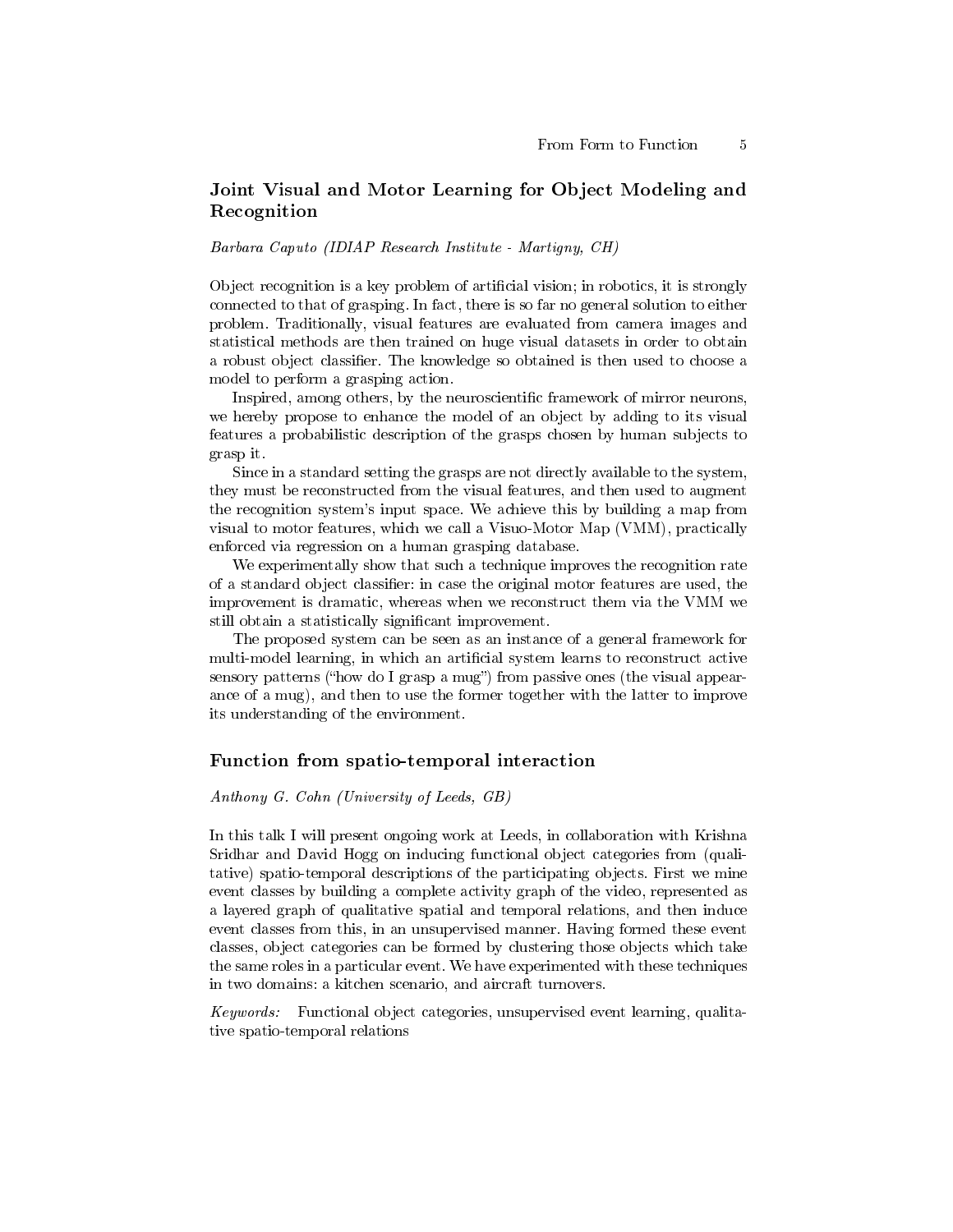Full Paper: <http://www.comp.leeds.ac.uk/qsr/pub/ecai08.pdf>

See also: Learning Functional Object-Categories from a Relational Spatio-Temporal Representation, M. Sridhar, A. G. Cohn and D. C. Hogg ECAI, edited by M. Ghallab, C. D. Spyropoulos, N. Fakotakis and N. M. Avouris, Frontiers in Artificial Intelligence and Applications, 178, pp 606-610, IOS Press, (2008).

## Attentional landscapes in the preparation of reaching and grasping movements

Heiner Deubel (LMU München, DE)

It is now well established that during the preparation and execution of goaldirected movements, attentional resources are biased towards the movement goal. Most of the previous work in primates has focused on rather simple movements, such as single saccades or manual reaches towards a single target. Here I review recent behavioural studies, mostly from our lab, on manual actions that require to consider more than a single spatial location in the planning of the response, such as movement sequences, grasping, and movements around obstacles.

The experimental results provide compelling evidence that the planning of a complex movement enacts the formation of an "attentional landscape" which tags all those locations in the visual lay-out that are relevant for the impending action. Despite the basically serial nature of movement generation, the findings imply a concurrent deployment of attentional resources on multiple locations, rather than the sequential processing of the action-relevant locations and features by a serial mechanism. Additionally, the data show that more attentional resources are dedicated to the location of the immediately following movement goal, and to those parts that require more precise motor control. Thus it seems that more than just selecting the action-relevant locations, the distribution of attentional weights also mirrors further, motor-related aspects such as temporal instancy, required accuracy, and the difficulty of the future action. The findings help to clarify how perceptual processing is bound by action preparation and also offer new directions for understanding human motor control. Some consequences of these attentional processes for grasping and manipulating objects will be discussed.

Keywords: Attention, reaching, grasping, humans

Joint work of: Deubel, Heiner; Baldauf, Daniel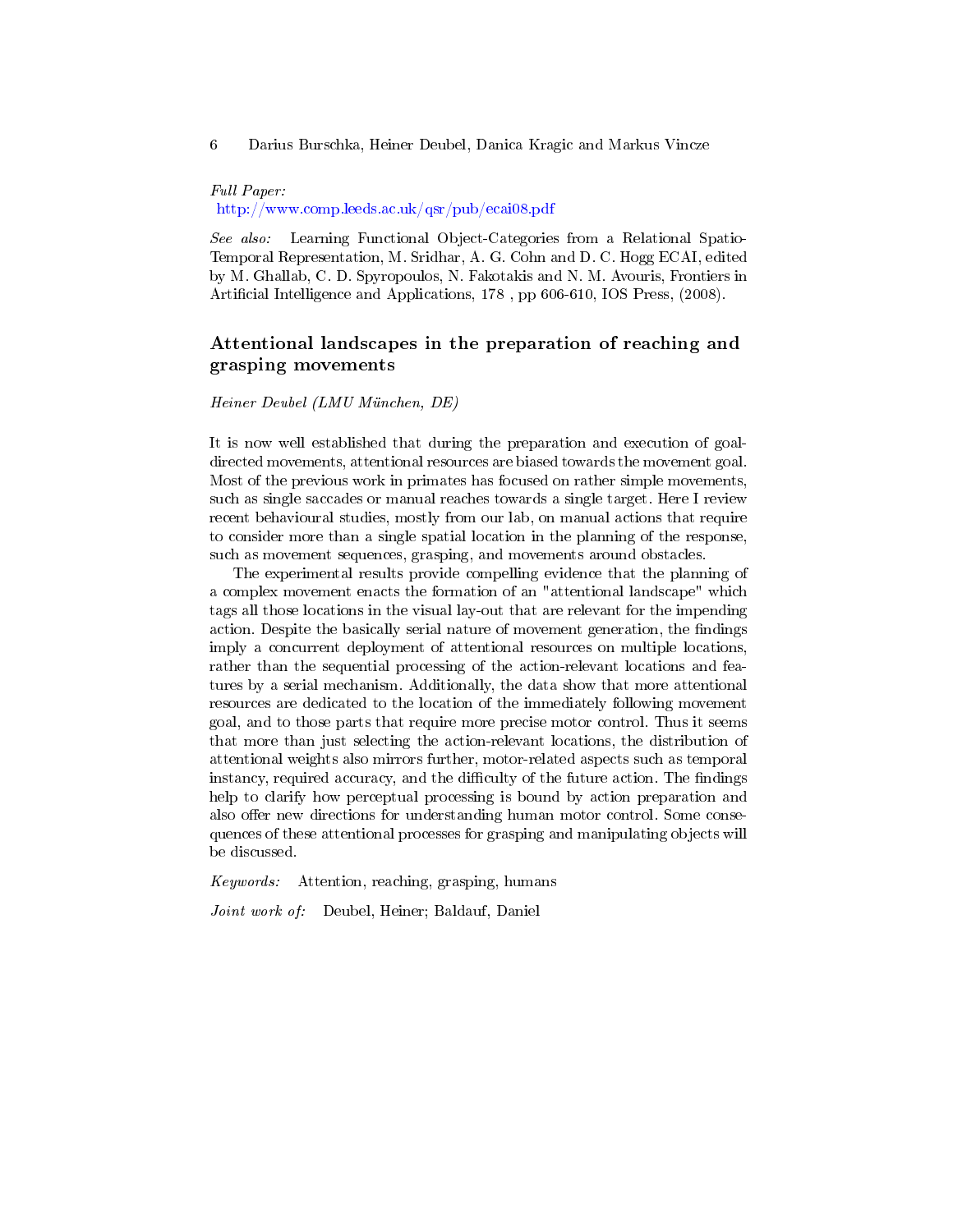# Towards Human reach-to-grasp generalization strategies: studies based a probabilistic approach for grasp exploration  $&$  sensor data combination  $&$  shape representation

#### Jorge Manuel Miranda Dias (University of Coimbra, PT)

In this work we present a Bayesian framework to describe the mechanisms underlying the human strategies that define the appropriate characteristics of the reach-to-grasp movements to specific contexts, objects and how these strategies can be extended and replicated to other contexts and objects. The Bayesian framework is suitable for use information extracted from different sensors about the pose of the hand, fingers and head acquired by a magnetic tracker device, finger flexure data acquired by a data glove, as well as, visual data about eye gaze and saccade movements of the subject.

In this work we present a probabilistic framework that allows to combine multisensory information by using a probabilistic volumetric map where is possible have a probabilistic representation of object model acquired from grasp exploration. Using sensors of electromagnetic tracking motion system on the fingertips (thumb, index and middle) is possible to perform the object contour following acquiring the 3D data from the fingers movement around the object. The information from stereovision contributes for shape and three-dimensional representation of the object. The occupancy of each individual voxel in the map is assumed to be independent from the other voxels occupancy. The posteriori achieved from Bayes' rule is the probability distribution on the occupations percentage for each voxel.

In this work the sensor data registration and geometric calibration is addressed. From images frames is possible to compute the 3D points of the object and then after a calibration between the sensors we can work in the same reference frame to combine the information from these different sensors. It is used the object referential for its representation.

Keywords: Robot handling, Probabilistic Representation, Multisensor Fusion, Artificial Grasping

Joint work of: Dias, Jorge; Martins, Ricardo; Faria, Diego

# The Evolution of Object Categorization and the Challenge of Shape Abstraction

#### Sven Dickinson (University of Toronto, CA)

Object recognition systems have their roots in the AI community, and originally addressed the problem of object categorization. These early systems, however, were limited by their inability to bridge the wide representational gap between low-level image features and high-level object models, hindered by the assumption of one-to-one correspondence between image and model features. Over the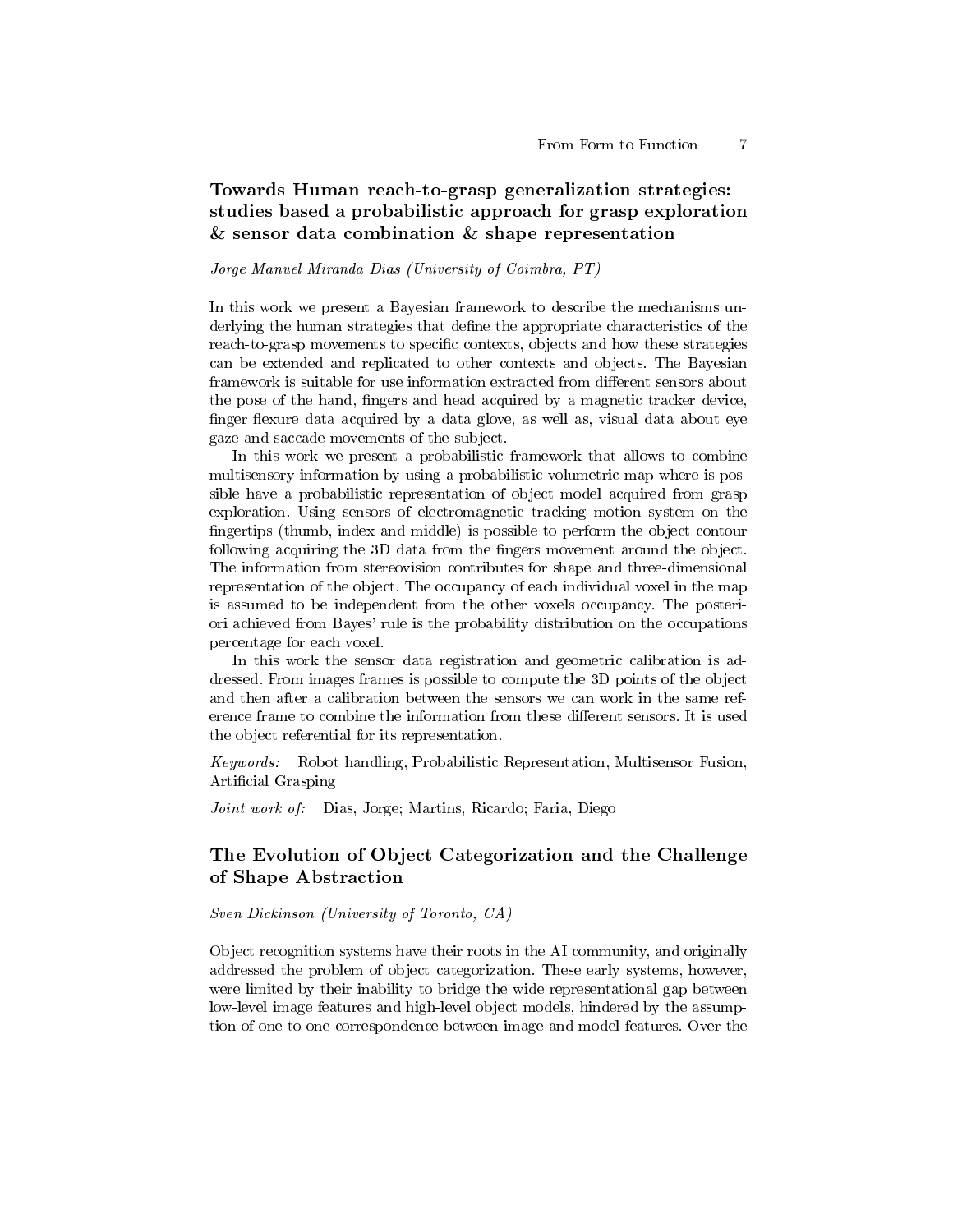next thirty years, the mainstream recognition community moved steadily in the direction of exemplar recognition, effectively narrowing this representational gap. The community is now returning to the categorization problem, and faces the same representational gap as its predecessors did. We review the evolution of object recognition systems and argue that bridging this representational gap requires the development of abstract representations for both shape and structure, along with algorithms for their recovery from an image. I will argue that recovering the abstract shape of real object in a cluttered scene remains the greatest challenge to object categorization, and is a prerequisite for function-based object recognition. I will review some of my group's efforts along these lines, including learning an abstract shape mdoel from examples, characterizing the abstract "shape" of a configuration, and matching features many-to-many.

Keywords: Image and shape abstraction, object categorization, many-to-many matching

Full Paper: [http://www.cs.toronto.edu/](http://www.cs.toronto.edu/~sven/Papers/cat2009.pdf)∼sven/Papers/cat2009.pdf

### Infant Development of Form and Function Knowledge

Frank Guerin (University of Aberdeen, GB)

This talk looks at the development of form and function knowledge in infants, in order to give some ideas for a developmental approach which may benefit artificial intelligences. Infants seem to make use of a two-way interaction between form and function. The investigation of affordances is a strategy which infants use to explore the world, and to find visual features which determine particular affordances. This then gives knowledge of shape fragments which are salient to the infant, and in turn influences how the infant perceives the world. In terms of learning about affordances, there is a progression: The infant initially learns subjective knowledge about the relationship between his actions and the objects in the world, and subsequently progresses to more objective knowledge about the objects and their possible relations with others. An important function of an object is to use it as a tool to act on another object, hence it is important to be able to look at an object's form and understand the possibilities for action on another object. Through the exploration of these more complex affordances infants begin to acquire more general knowledge about the underlying physical processes. Understanding processes on this more abstract level is essential to allow the recognition of complex affordances, because they are composed of relationships among possible physical processes which could occur on parts of an object. Understanding the process by which this abstract knowledge develops is a major challenge; it is probably similar to the process of scientific discovery.

Keywords: Developmental Psychology, tool use, affordance, Piaget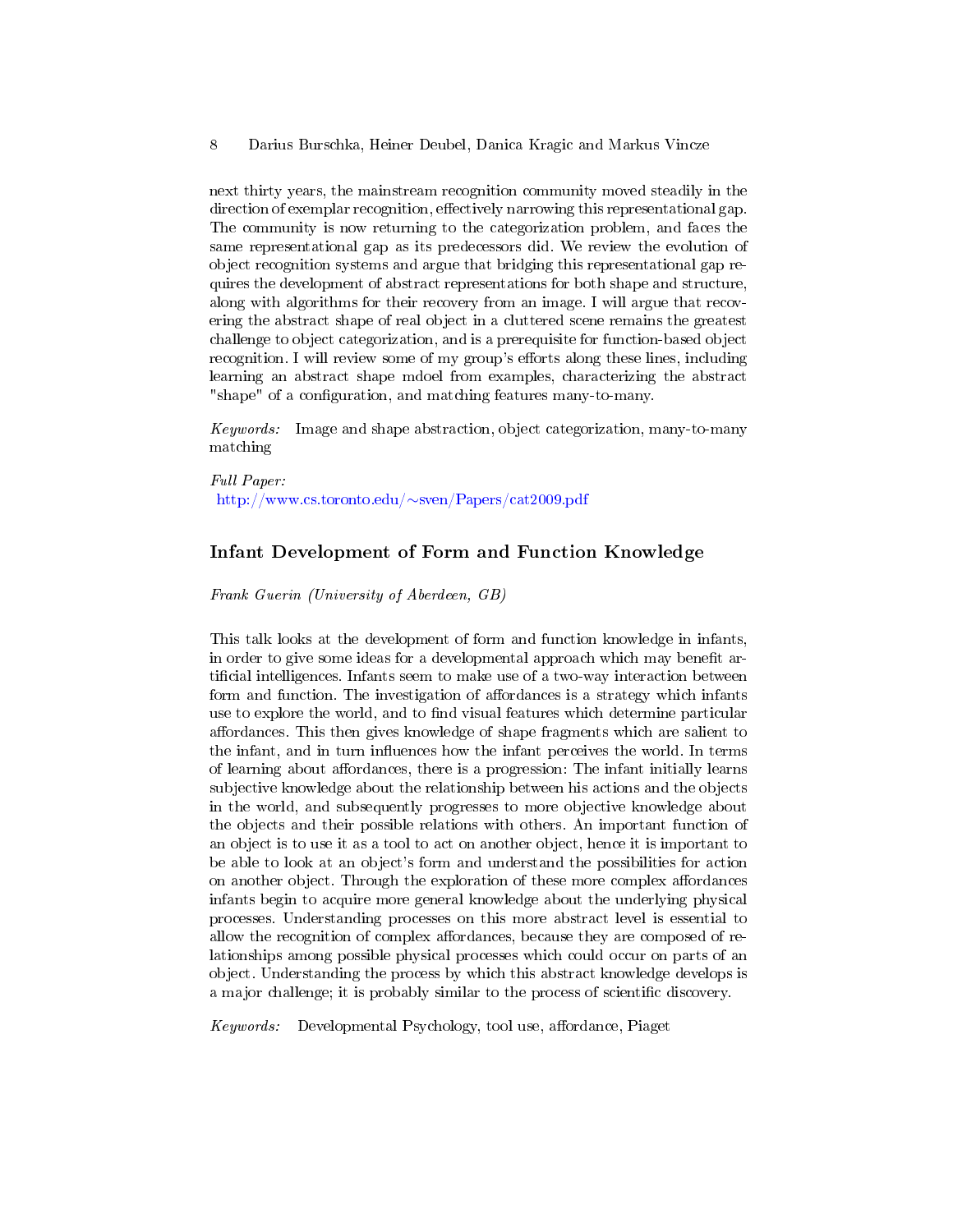# Active Vision for Detecting, Fixating, Manipulating Objects and Learning of Human Actions

Danica Kragic (KTH - Stockholm, SE)

The ability to autonomously acquire new knowledge through interaction with the environment is one of the major research goals in the field of robotics. The knowledge can be acquired only if suitable perception-action capabilities are present. In other words, a robotic system has to be able to detect, attend to and manipulate objects in the environment.

In the first part of the talk, we present the results of our longterm work in the area of vision based sensing and control. The work on finding, attending, recognizing and manipulating objects in domestic environments is discussed. More precisely, we present a stereo based vision system framework where aspects of Top-down and Bottom-up attention and foveated attention are put into focus and demonstrate how the system can be utilized for object grasping.

The second part of the talk presents our work on the visual analysis of human manipulation actions which are of interest for e.g. human-robot interaction applications where a robot learns how to perform a task by watching a human. A method for classifying manipulation actions in the context of the objects manipulated, and classifying objects in the context of the actions used to manipulate them is presented. The action-object correlation over time is then modeled using conditional random fields. Experimental comparison shows improvement in classification rate when the action-object correlation is taken into account, compared to separate classification of manipulation actions and manipulated objects.

### Adaptive Grasping based on 3D edge information

#### Norbert Kruger (University of Southern Denmark - Odense, DK)

In this work, we design two grasping strategies based on 3D edge information, one for grasping known and the other for grasping unknown objects. Both strategies involve learning based on past experience and can actually be combined. Experiments are made in a physical set-up allowing for exploration with a high degree of autonomy.

The first grasping strategy is based on a simple association between co-planar pairs of 3D contours and four different grasping actions. We can show that by using such a simple mechanism already a surprisingly good performance can be achieved. Moreover, the system is able to evaluate the success of the grasping attempts by haptic information and by that is able to build up an episodic memory of triplets containing (1) the visual features that have triggered the grasp, (2) the pose corresponding to the grasp as well as its haptic evaluation. Based on this experience, a neural network learns to predict the success of a potential grasping action which is used to select the executable action with the highest likelihood of success.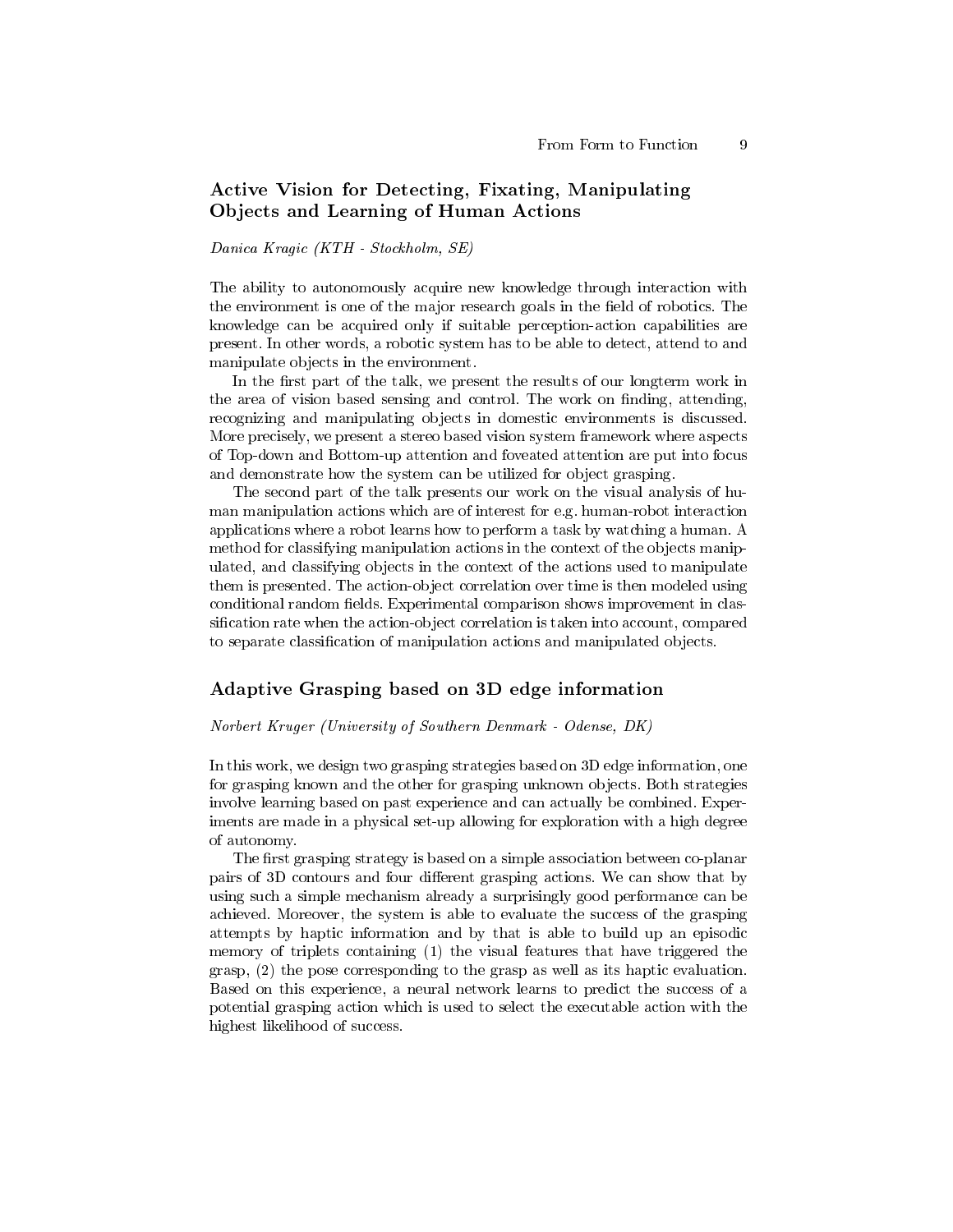In the second grasping strategy, object specific grasps become coded. Starting with a simple mechanism similar to the first strategy (however applied to an abstracted learned object representation), a number of potential grasps are represented in a grasp density. For this, each potential grasp is transformed into a 6D kernel and the grasp density is coded as a weighted sum of these kernels. Based on this hypothesis density, the object specific grasps are tested while the robot is 'playing' with the object and the successful grasps become coded in an empirical grasp density. We can show that multiple cycles of this grasp learning leads to grasp densities that allow for grasps of signicantly higher success likelihood than the original hypothesis density.

Keywords: Grasp learning

Joint work of: Kruger, Norbert; Piater, Justus; Detry, Renaud; Kraft, Dirk

### Perceiving Scenes

Justus Piater (University of Liège, BE)

Scene reconstruction from a single image is an underconstrained problem. How is it that humans appear to be able to do this effortlessly? To address this question from a robotics perspective, I advance the following conjectures:

- Mental scene reconstruction is an illusion. We do not actually construct a detailed internal model of a scene. Instead, we parse a scene into constituents and relations that are meaningful to us.
- Constituents and relations are learned together with their meanings or utilities. We add them to our repertoire to the extent that they help us explain  $/$  interact with the world. For example, having grasped different objects by their handle, the concept of a handle emerges.
- Such constituents and relations are a vehicle for generalization. For example, handles of unseen objects are perceived as potential grasp locations.
- The link between 2D perceptual arrays and 3D interactive behavior is a regression problem on interactively gathered data.

Thus, interaction is essential for forming representations that allow us to make sense of images. As a result, image analysis in terms of objects and shapes is inseparably linked to scene interpretation in terms of semantics and interaction.

Motivated by such reasoning, we are developing representations that integrate action-relevant parameters with visual features. These representations are hierarchically-structured Markov networks that can be learned from interactivelyacquired data and that draw on established inference algorithms for robust performance.

I will outline how this research might lead to vision systems that can "understand" images in a deeper sense than labeling and segmentation, and talk about some of the major open challenges.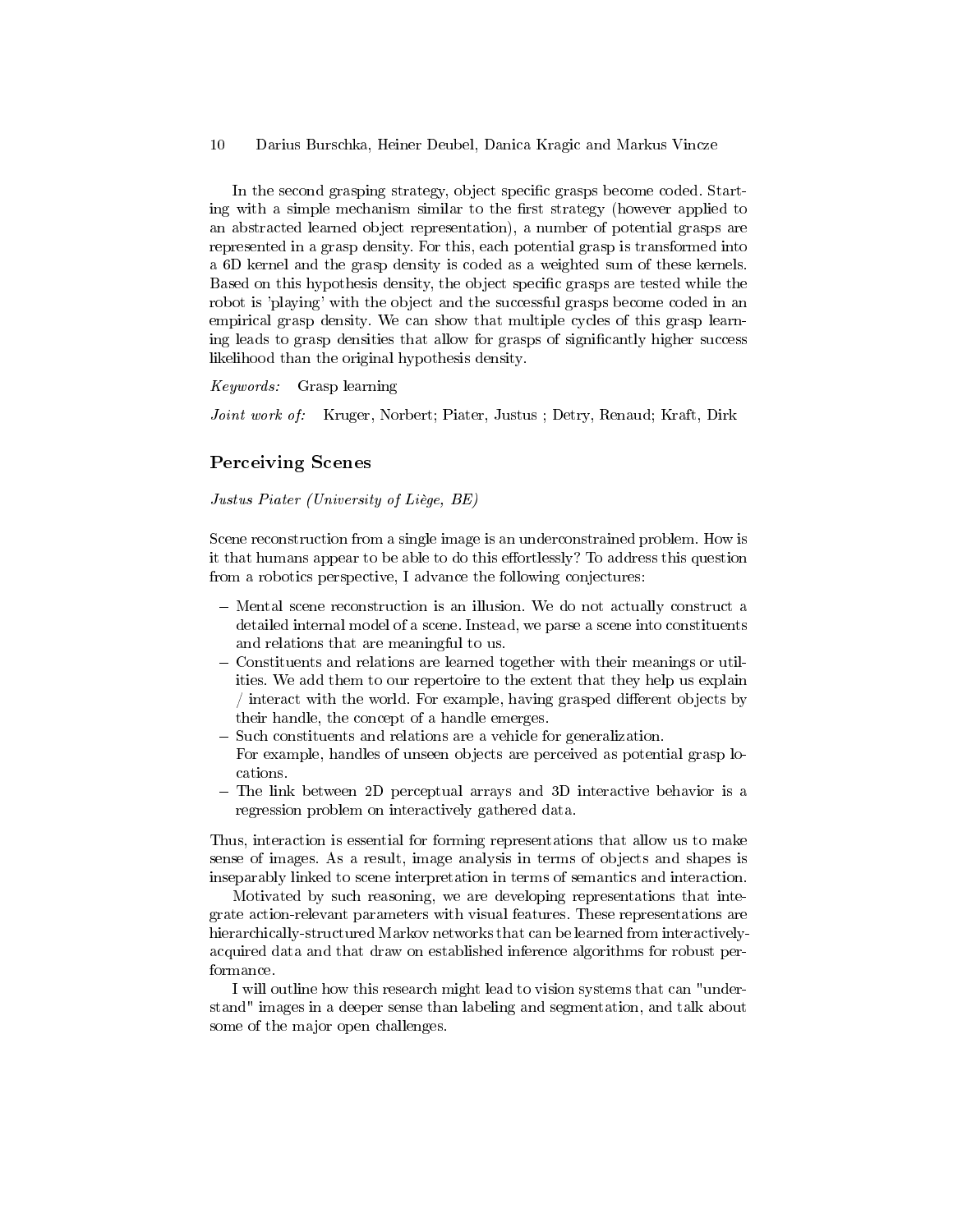# Possibilities (proto-affordances) Between Form and Function

Aaron Sloman (University of Birmingham, GB)

I shall discuss the need for an intelligent system, whether it is a robot, or some sort of digital companion equipped with a vision system, to include in its ontology a range of concepts that appear not to have been noticed by most researchers in robotics, vision, and human psychology.

These are concepts that lie between (a) concepts of "form", concerned with spatially located objects, object parts, features, and relationships and (b) concepts of affordances and functions, concerned with how things in the environment make possible or constrain actions that are possible for a perceiver and which can support or hinder the goals of the perceiver.

Those intermediate concepts are concerned with processes that \*are\* occurring and processes that \*can\* occur, and the causal relationships between physical structures/forms/configurations and the possibilities for and constraints on such processes, independently of whether they are processes involving anyone's actions or goals.

These intermediate concepts relate motions and constraints on motion to both geometric and topological structures in the environment and the kinds of 'stuff' of which things are composed, since, for example, rigid, flexible, and fluid stuffs support and constrain different sorts of motions.

They underlie affordance concepts. Attempts to study affordances without taking account of the intermediate concepts are bound to prove shallow and inadequate.

A longer abstract is here

http://www.cs.bham.ac.uk/research/projects/cogaff/misc/between-form-and-function.html A closely related paper from a previous Dagstuhl seminar on vision (Feb

2008) is available here: http://drops.dagstuhl.de/opus/volltexte/2008/1656

Keywords: Objects, surfaces, structure, matter, stuff, process, possible process, constraint, proto-affordance

#### Full Paper:

<http://drops.dagstuhl.de/opus/volltexte/2008/1656>

See also: Sloman, Aaron, Architectural and Representational Requirements for Seeing Processes, Proto-affordances and Affordances, Dagstuhl Seminar 'Logic and Probability for Scene Interpretation' Feb 2008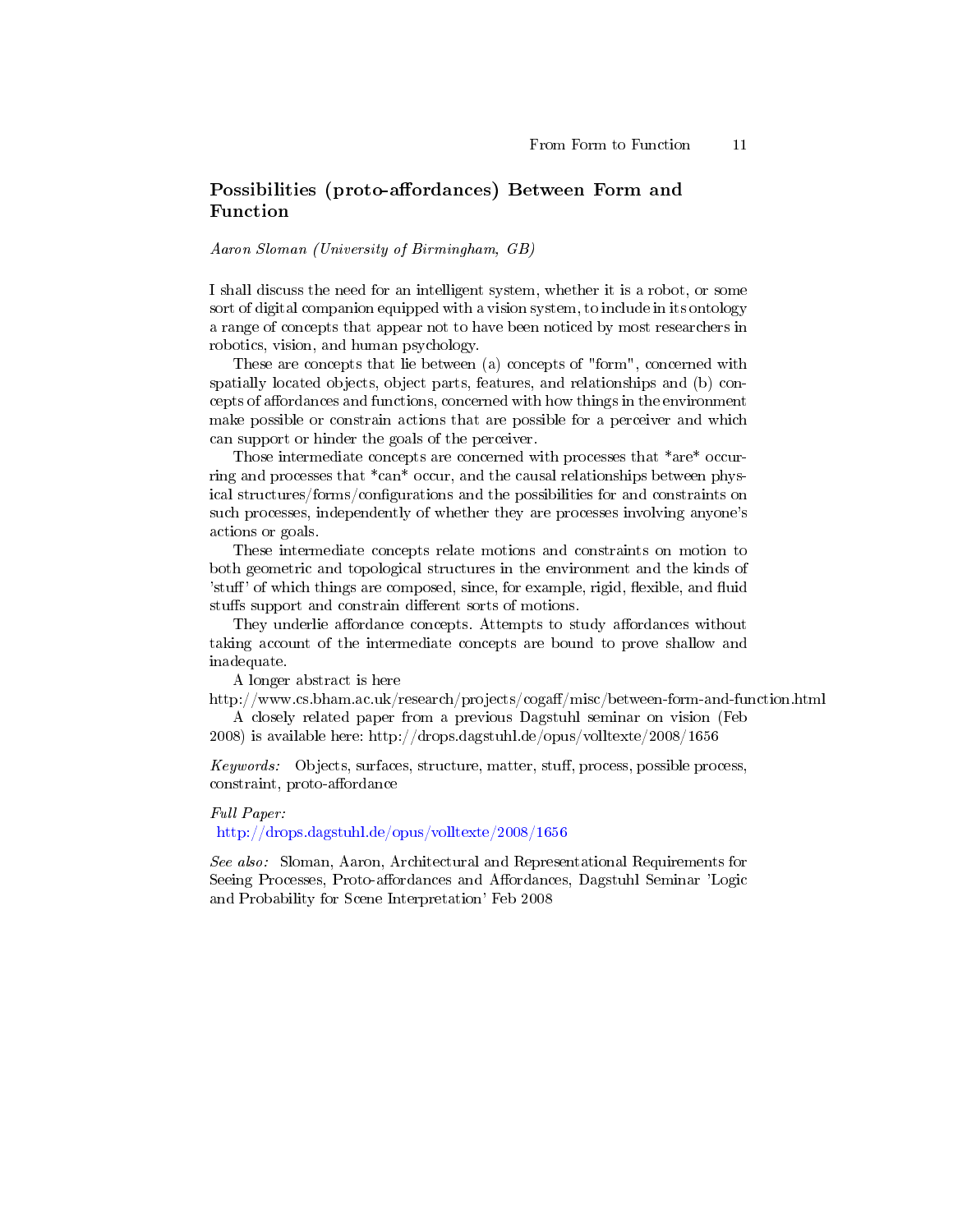# Object Recognition Through Reasoning About Functionality: A Survey of Related Work and Open Problems

Melanie Sutton (University of West Florida - Pensacola, US)

This survey summarizes the past two decades of research on object recognition through reasoning about functionality. Across the subfields of AI, computer vision and robotics, it is clear that as systems scale up to more complex scenes, reasoning that is functionality-based (as opposed to category-based) holds great promise. The most successful systems developed share commonalities for architectures and representations supporting multiple sensors and object domains. However, across these domains, new approaches are being used to ensure the systems continue to evolve in ways that demonstrate continued scalability, efficiency, accuracy, and ability to learn. As we look to the future of these fields, we examine the strengths and open research areas of a subset of representative systems addressing each of these characteristics and potential impacts on related disciplines.

Keywords: Function-based object recognition, computer vision, artificial intelligence, robotics

Joint work of: Sutton, Melanie; Stark, Louise

See also: This is an extension of this work: Bowyer, K.W., Sutton, M.A., & Stark, L. (2009, in press). Object recognition through reasoning about functionality: A survey of related work. Accepted to appear in Dickinson, S. (Editor), Object Categorization: Computer and Human Vision Perspectives, Cambridge University Press.

## From Form to Function: Related Problems, Related Solutions?

Marko Tscherepanow (Universität Bielefeld, DE)

Technical systems such as robots are expected to work in everyday environments which are usually open-ended and non-stationary. Therefore, they have to deal with a great variety of tasks and objects that are not known in advance. The challenges of open environments, incremental learning, deriving knowledge of functions from shapes, and deciding on appropriate actions based on visual information are a topic of ongoing research in several contexts. I want to give two examples for related vision-based problems and how they can be tackled. The first one originates from bioinformatics or rather proteomics and the second one from social robotics.

Example 1: Protein Function Determination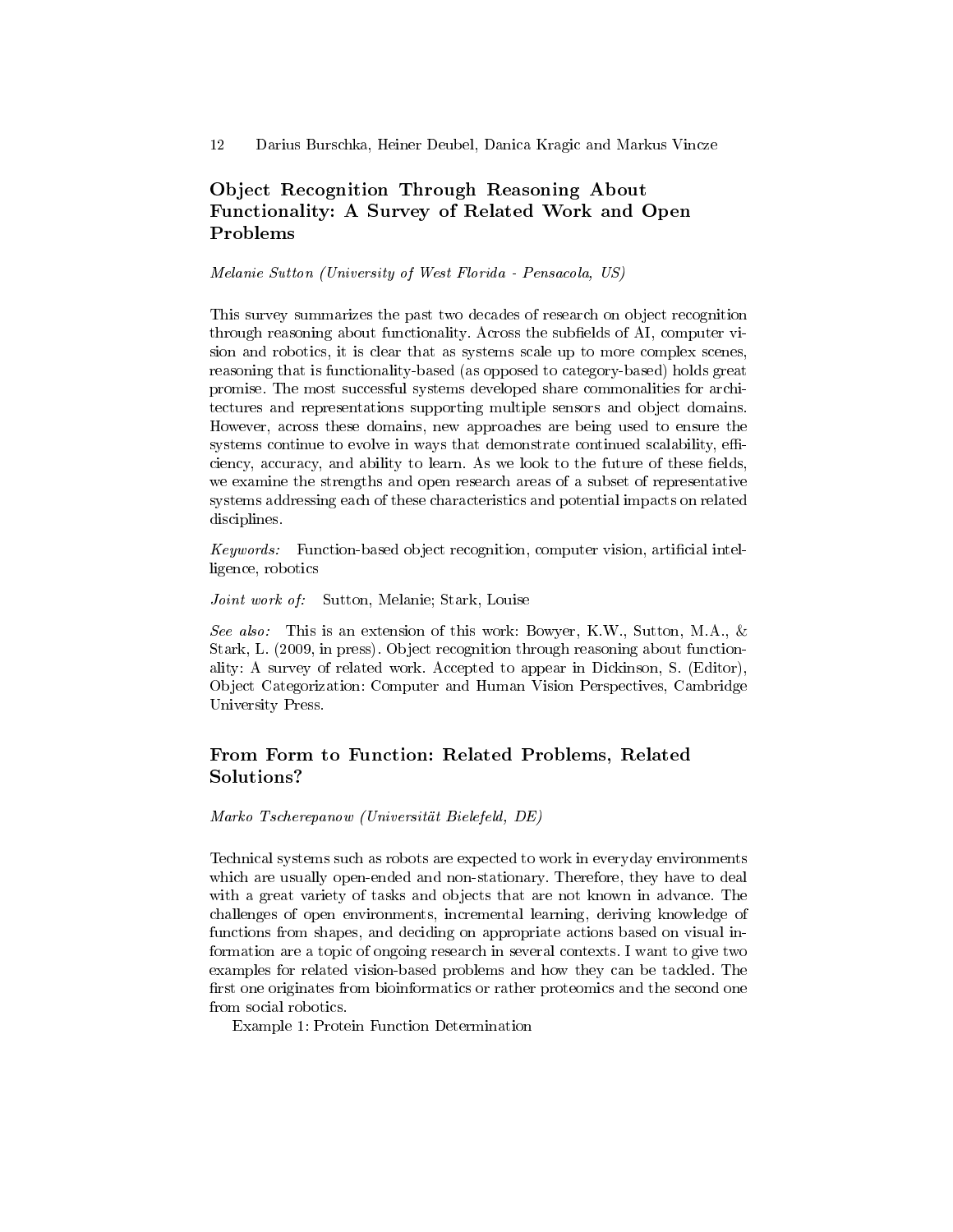A protein's three-dimensional structure or rather its shape directly determines its function, as it specifies the possible interactions of a protein with other molecules. Similar to objects observed by a human, the exact three-dimensional structures of the overwhelming majority of proteins are not known. But tagged proteins can be captured by a camera as well (when they are observed through a microscope). Then the function of proteins is derivable from corresponding images showing their distribution within a cell and their position with respect to possible interaction partners. Due to the extremely high number of proteins (more than 1 million in humans) and cell dynamics, the number of protein locations that can be observed by a microscope is not fixed. Consequently, incremental learning methods are required. I will present a method that enables the recognition of known locations as well as the detection and incorporation of distribution patterns showing unknown locations. In order to circumvent the stability-placticity dilemma occuring in on-line learning, it utilises neural networks based on the Adaptive Resonance Theory (ART) which was introduced as a model for information processing in the human brain.

Example 2: Facial Expression Imitation

Imitating the facial expressions of another person is a meaningful signal within interpersonal communication: Specific formations of facial components transmit specific information. In the context of social robotics, it has been shown that an anthropomorphic robot with the capability of imitating an interactant was perceived as responding more adequately to a specific social interaction. In contrast to well-known techniques, I will present a novel approach to facial expression imitation which does not require observed expressions to be assigned to a set of basic emotional expressions or preselected action units. Rather, arbitrary expressions are directly imitated solely based on camera images of the interactant's face. The mapping from images to motor commands is performed by regression models. This increases the number of displayable expressions and renders artificial agents more appropriate for interactions with humans. New information on the social meaning of observed facial expressions (new functions) could be easily integrated into a robotic system by recording facial images showing relevant emotional expressions and imitating them in an appropriate social context.

### What does Attention have to do with it?

John Tsotsos (York University - Toronto, CA)

I will overview several projects from my lab that illustrate the value of attentive processes. In stark contrast to the way attention is viewed - almost universally in computer vision - finding a region of interest is only a minor component. The full breadth of visual attention will be overviewed and I will speculate on its role in determining function from form.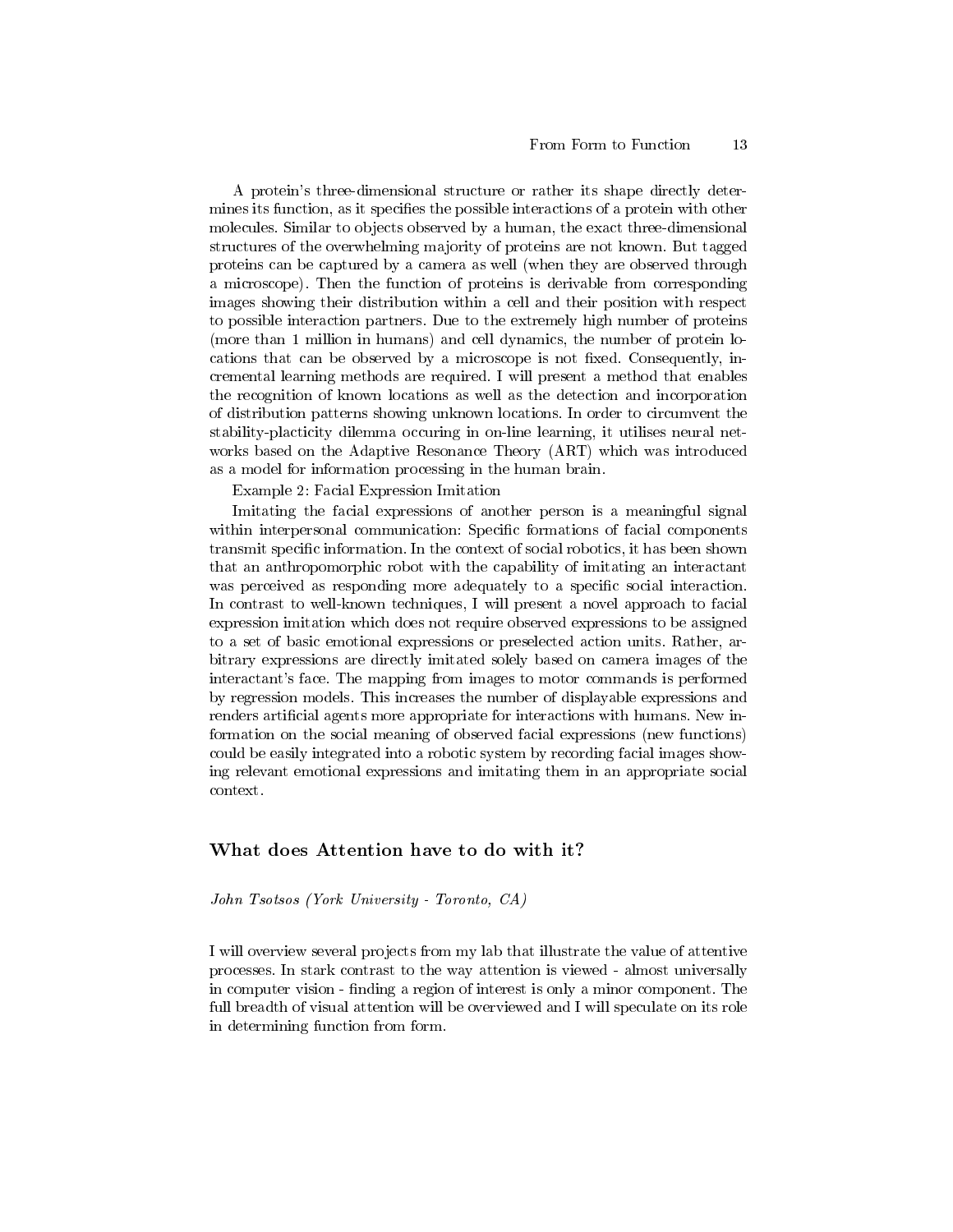### Function and Form

Markus Vincze (TU Wien, AT)

Children learn what to do with objects and to link objects to certain tasks. When grown up to adults, we have no difficulty to determine the use of an object and to plan an action with the object solely from the visual input. Even with objects formed by designers or artists, we rather quickly discover its purpose and function. So why does it turn out to be so difficult for a robot or cognitive system to bring me a cup or discover for a not seen object what it could be? The hypothesis is that the form and shape of objects is a key factor deciding upon actions that can be performed with the object. Psychophysical studies with humans confirm that the affordance of grasping includes information about object orientation, size, shape/form, and specific grasping points. Affordances are discussed as one ingredient to close the loop from intended action over perception back to potential actions. The intended task directs attention towards likely percepts, where scrutinising then decides upon continuation of search or task execution. Hence, the target form or shape is not only needed when scrutinising the attended region, it is also relevant to the attention process. Recent studies on human vision indicate that 3D cues are used for attention and seem to be always present in orientation.

# Building Hierarchical Scene Representations from and for Human-Robot Interaction

Sven Wachsmuth (Universität Bielefeld, DE)

The ultimate goal of human-robot interaction is to enable the robot to seamlessly communicate with a human about natural everyday environments. While most research in this area is concentrating on the communicative cues itself, it is frequently underestimated that the success of communication heavily relies on the compatibility of the representations behind it. If a speaker refers to an object or scene structure that the robot does not perceive or perceives differently, the robot cannot react, appropriately. In my talk, I will discuss different approaches how relevant scene structure (like functional room areas, tables, shelfs, doors, etc.) can be learned from coarse shape representations and human-robot interaction. The techniques are based on the processing of depth data and include holistic representations, the analysis of scene changes over time, verbal descriptions, and mixed-initiative dialog.

Keywords: Scene analysis, integrating visual and verbal information, humanrobot interaction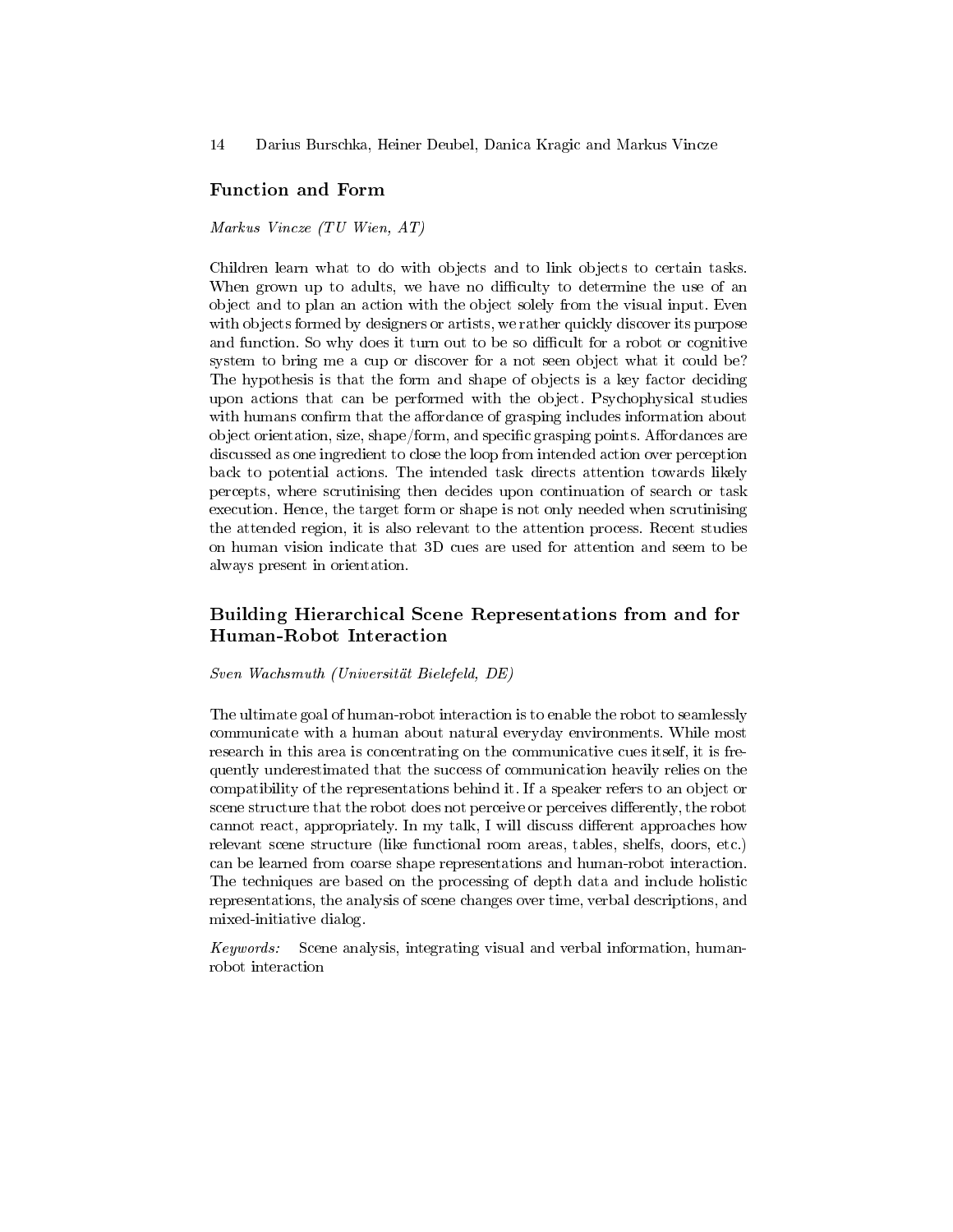## Model-free learning of object-action relations in manipulation

#### Florentin Woergoetter (Universität Göttingen, DE)

How do infants learn that certain actions and objects belong together (affordance learning)? How can they recognize, copy, and imitate so efficiently? These questions are intriguing because initially children have very little comprehension about the cause effect relations in their world. Thus, their learning must be model-free. This, however, carries the danger of trying to match each and everything (combinatorial explosion). Due to this problem, conventional approaches in computer vision and robotics so far heavily rely on prior (object and action) knowledge, e.g. using features (SIFT) to describe objects and action-primitives to group actions. In contrast to this, I would like to present a novel, efficient, and model-free approach for detecting spatiotemporal object-action relations, leading to both, action recognition and object categorization. The method is based on a real-time computer vision front-end for stereoscopic scene segmentation and the model-free tracking of the segments. Using the tracked segments, semantic scene graphs are extracted and used to find the characteristic main graphs of the action sequence via an exact graph-matching technique, thus providing an event table of the action scene. These event tables are representative for the different object action relations that occur during a given manipulation and they are invariant to irrelevant context. As a consequence, actions are recognized without requiring prior object knowledge and objects are categorized solely based on their exhibited role within an action sequence. Thus, this approach is grounded in the affordance principle and provides a way forward for trial and error learning of object-action relations through repeated experimentation. It may therefore be useful for recognition and categorization tasks for example in imitation learning in developmental and cognitive robotics.

Keywords: Affordance learning

### Learning to predict object behaviour

Jeremy L. Wyatt (University of Birmingham, GB)

Robots might benefit from the ability to predict how objects interact with one another when they are manipulated. In this talk I will describe a framework for learning to predict object behaviour. I outline the desiderata for such a learner. Manipulation will be very simple, involving pushes of objects. I will show how we can learn a forward model from data, and speculate as to how a particular representation of shape will enable generalisation to novel objects.

Keywords: Robot learning, density estimation, prediction learning, forward models, internal models